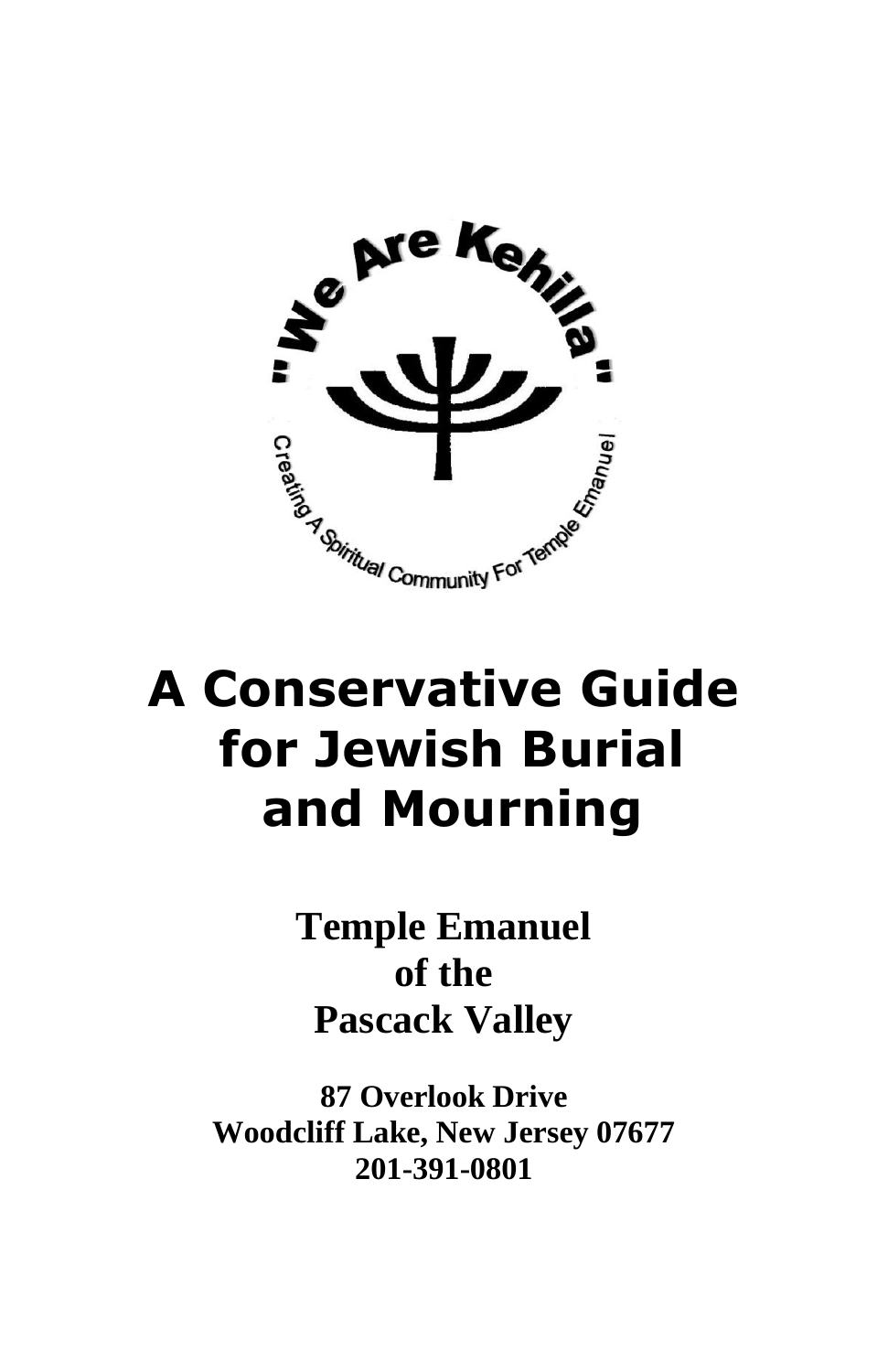Shalom Chaverim,

"Chazak v'amatz-May you be strong and of good courage". These are the words that Moses spoke to Joshua as Moses neared death. Moses was aware that death and mourning, endings and beginnings, require strength and fortitude.

And so, over three thousand years later, I say to you "Chazak v'amatz,-May you be strong and of good courage". Whether you are reading this booklet as a one loved one is nearing death or simply because you are interested in Jewish traditions, may you be granted strength. In our death denying society, death and mourning is a subject most people would rather avoid. You have chosen to address this difficult yet important topic head on and for that you should be strengthened.

Please note that this booklet is our congregation's attempt to offer you a brief overview of death and mourning practices in Jewish tradition. We hope that it gives you the critical information you require in your time of need. For a more detailed description of Jewish laws and customs surrounding death and mourning, please feel free to contact me. Also, I encourage you to consult the books and websites at the end of this booklet for more detailed information.

Finally, this booklet, produced entirely by a congregational volunteer, is a wonderful example of what *kehilla* means. When we see a community need and act on it; that is *kehilla*. When we care for each other during times of sorrow and joy, that is *kehilla*. When we learn and grow together; that is *kehilla*. May this booklet and the acts of kindness it inspires bring blessing and comfort to Temple Emanuel and cause us to be a true *kehilla kedosha* (a sacred community).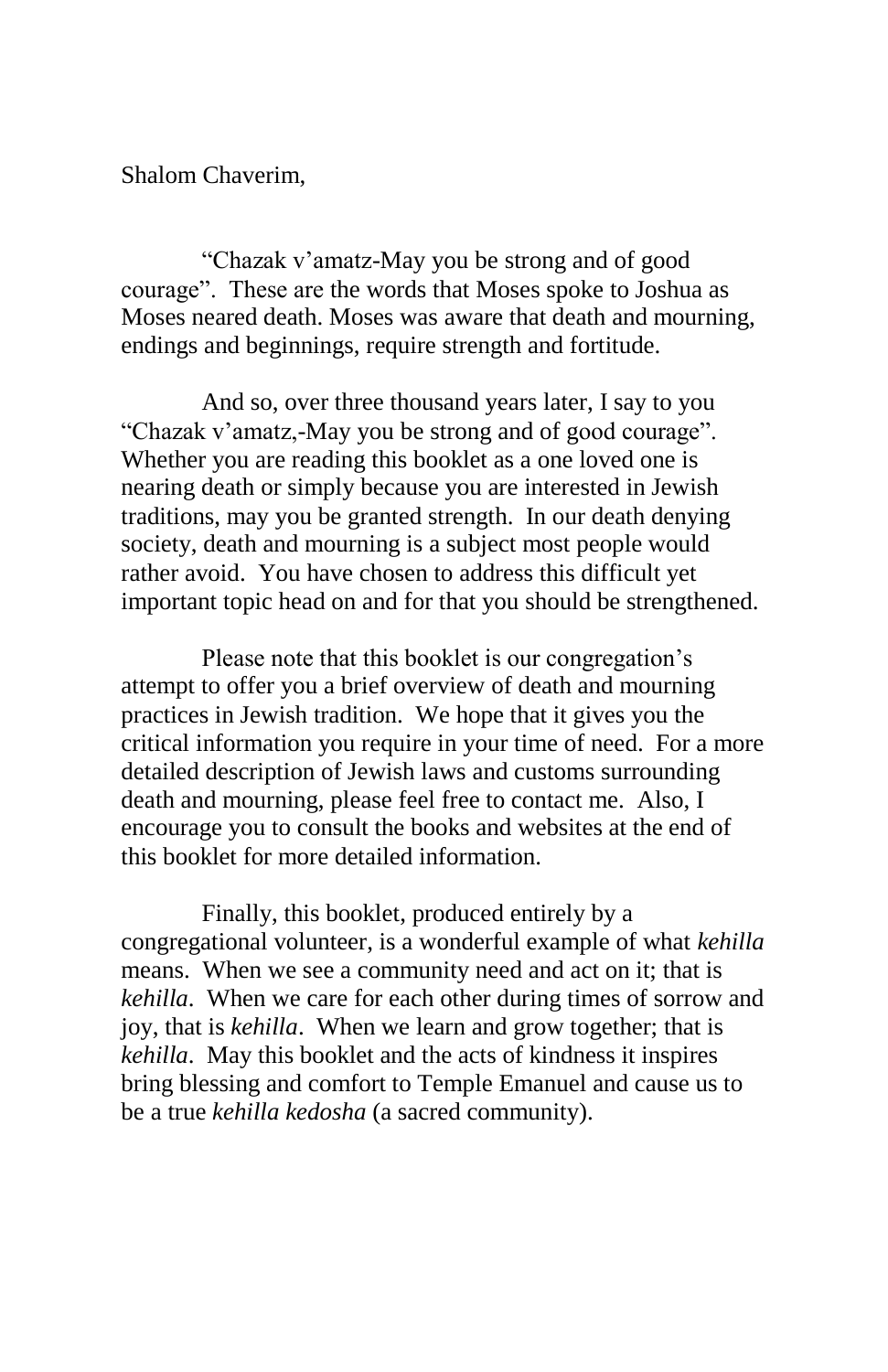The first step to take when a loved one dies is to call a Rabbi and a funeral home. Contacting your family Rabbi before finalizing any burial plans is very important. Aside from aiding you with adhering to Conservative Jewish law, your Rabbi has experience with bereaved families, final wishes of the departed, and other special situations that you may have to consider in planning a funeral, burial, and mourning observance. A Rabbi's input will make the decisions you need to face easier and the entire process less daunting.

In **arranging for a Funeral** you will have to make a lot of decisions relatively quickly, selecting a Jewish funeral home and cemetery are chief among them.

[Temple Emanuel cannot suggest one Jewish funeral home or cemetery over another. However, on the back page of this booklet is a list of local Jewish funeral homes and cemeteries should you need them. Temple Emanuel as a congregation also has burial plots for sale to its members and their families. Once your burial plans are finalized you may contact our temple office and ask that the funeral and *Shiva* information be sent to temple members via our e-mail contact list.]

The funeral home you select should have a relationship with a **Chevra Kadisha**, Jewish burial society, who performs **tahara**, the ritual purification (washing) of a body prior to burial.

No matter the status of the deceased or the privileged life he or she may have lead, all bodies are wrapped in the same white shroud (tachrichim) prior to being placed in a coffin.

Men are buried with their tallit (prayer shawl).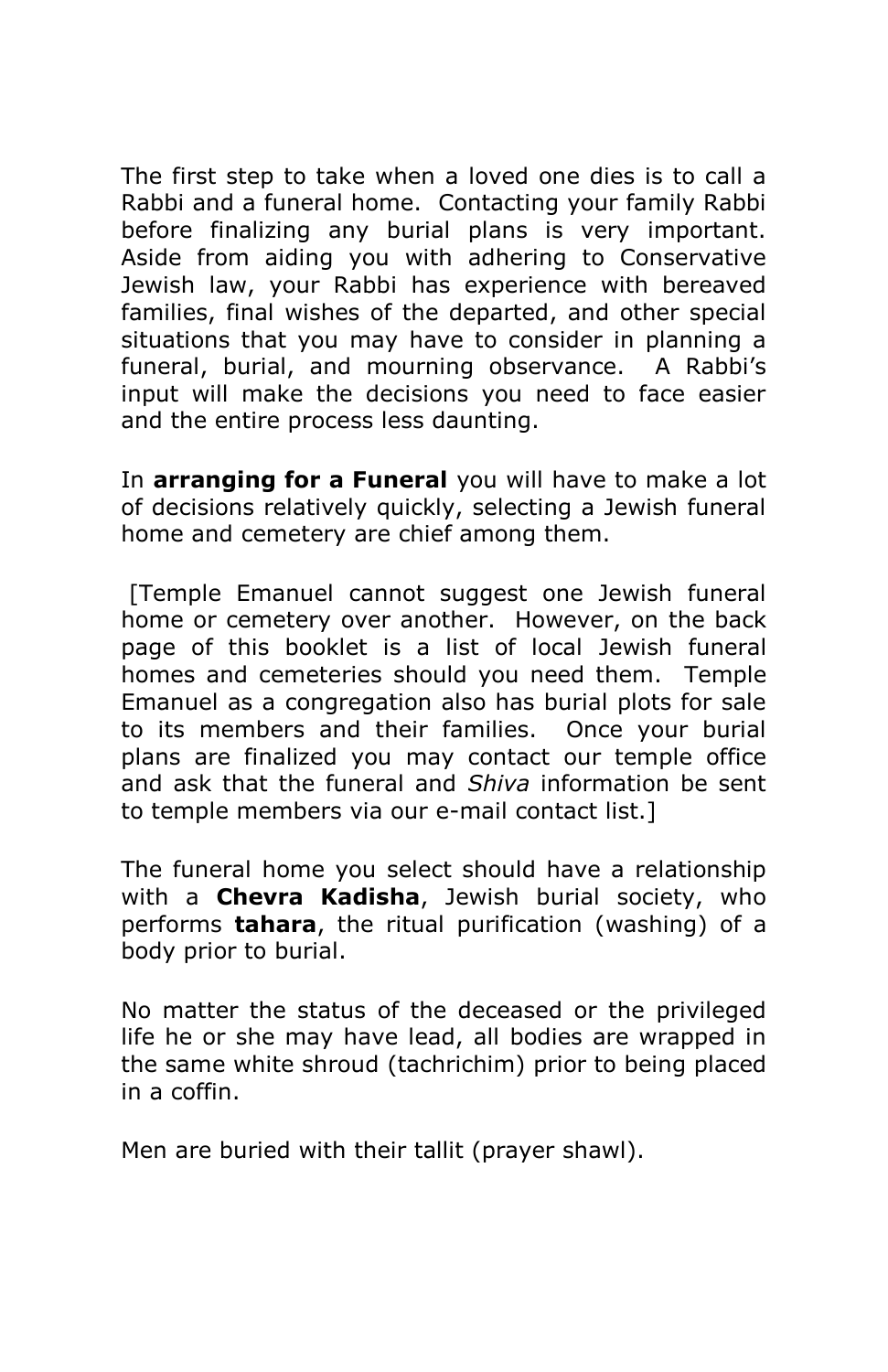At your request, funeral homes can make all the arrangements for burial, everything from limousines to acknowledgment cards, including, obituaries in local and Jewish newspapers, death certificates, and *Yarzheit* candles (memorial candle for the week of *Shiva*) to the family.

**Immediate Burial** is a hallmark of Judaism. It is tradition for the burial to take place as soon as possible, even on the same day of the death, but no more than two nights after the death. Only under certain circumstances, may the burial be delayed.

It is considered disrespectful to keep the body from being buried as soon as possible as the soul has to return to God, but the body is left to linger on earth.

The deceased my not be left alone. A **Shomer** (guard or watchmen) is designated (or hired) to stay with the departed when no one else is present.

Jewish people do not have a wake (where the body is displayed) because Judaism beliefs are that the body should be brought to its resting place as soon as possible. It is not customary to bring flowers because the funeral is to be as simple as possible.

**Embalming** is not allowed. Removing blood and substituting chemical preservatives in the body is considered desecration of the deceased and is forbidden by Jewish law.

**Autopsies** are not allowed because it is considered defilement of the departed. A Rabbi must be consulted if an autopsy has to be done. However, organs donation (for an organ recipient) is now allowed under Conservative law.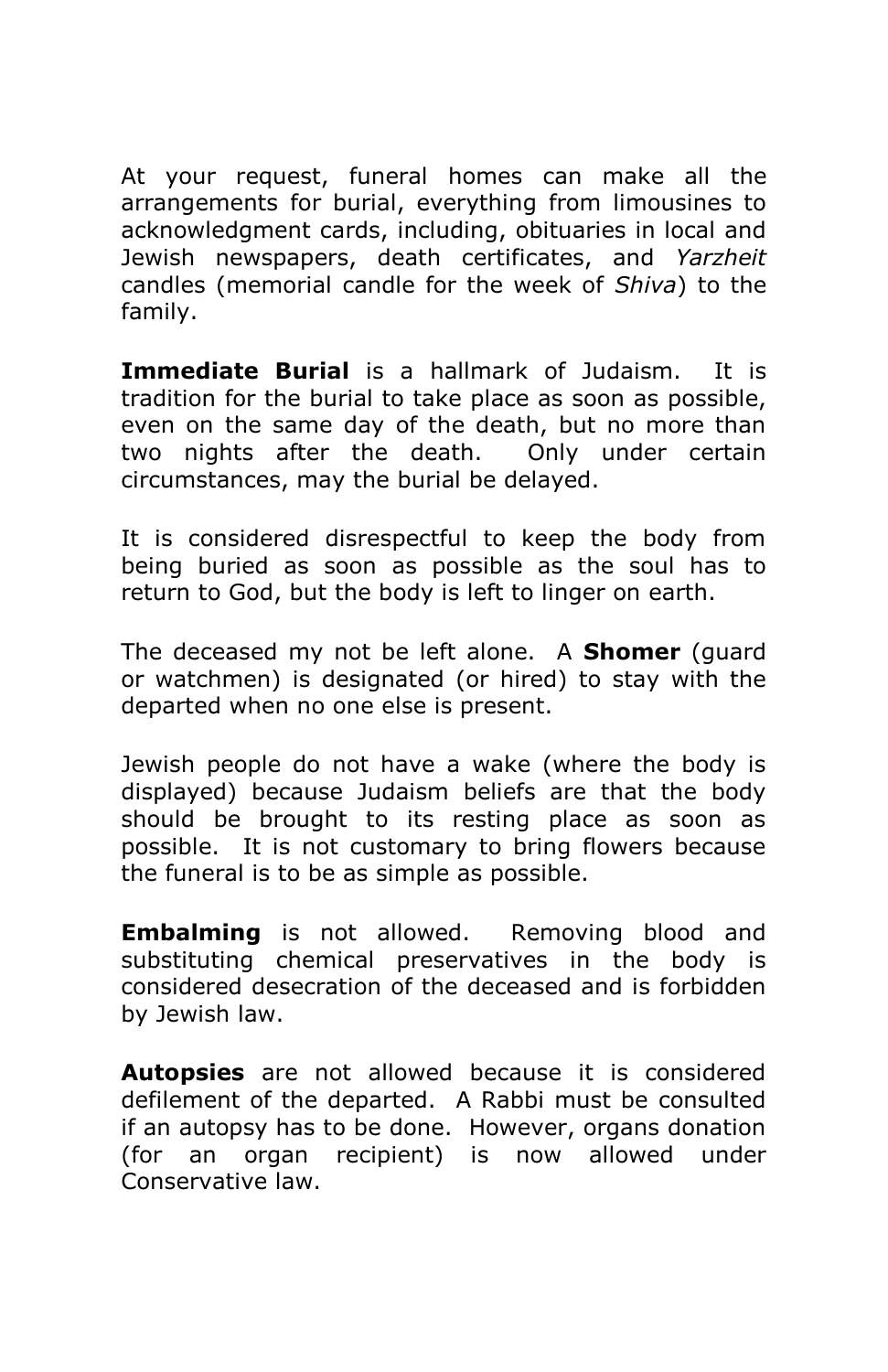**Cremation** is not allowed in Jewish law because the body was given to us as a gift from God who expects us to take care of ourselves and return in the best condition possible.

It is Orthodox law that a person be buried in the ground.

**Wooden Coffins** are used in Jewish burials because it is Judaism's belief is that we do not preserve the body because as the body decays the soul ascends to heaven.

**Cutting Kria** is conducted at the funeral home or at the graveside. The Rabbi or a representative of the funeral home tears the blouse, shirt, or jacket (or a symbolic black ribbon) of the mourners as a sign of mourning. This garment or ribbon is worn throughout *Shloshim*. The Shiva (seven day period) or *Shloshim* (30 day period from the funeral).

For a mother or father, the left side of the garment is ripped because it is nearer the heart and considered a deeper loss for the parent who brought the deceased into the world. For other family members, the right side of the garment is torn.

**Mourners and Mourning:** Naturally everyone who knew the departed can mourn, however, Judaism specifies immediate family members who are expected to observe the mourning period. They are the mother and father, son and daughter, brother (half-brother) and sister (half-sister),and husband and wife.

**Jewish Cemeteries** are not denominational in the sense that Orthodox, Conservative, Reform, Reconstructions, and non-practicing Jews can be buried in the same cemetery. As such, it is your duty, in consultation with your Rabbi, to make sure Conservative laws are adhered to in the burial process.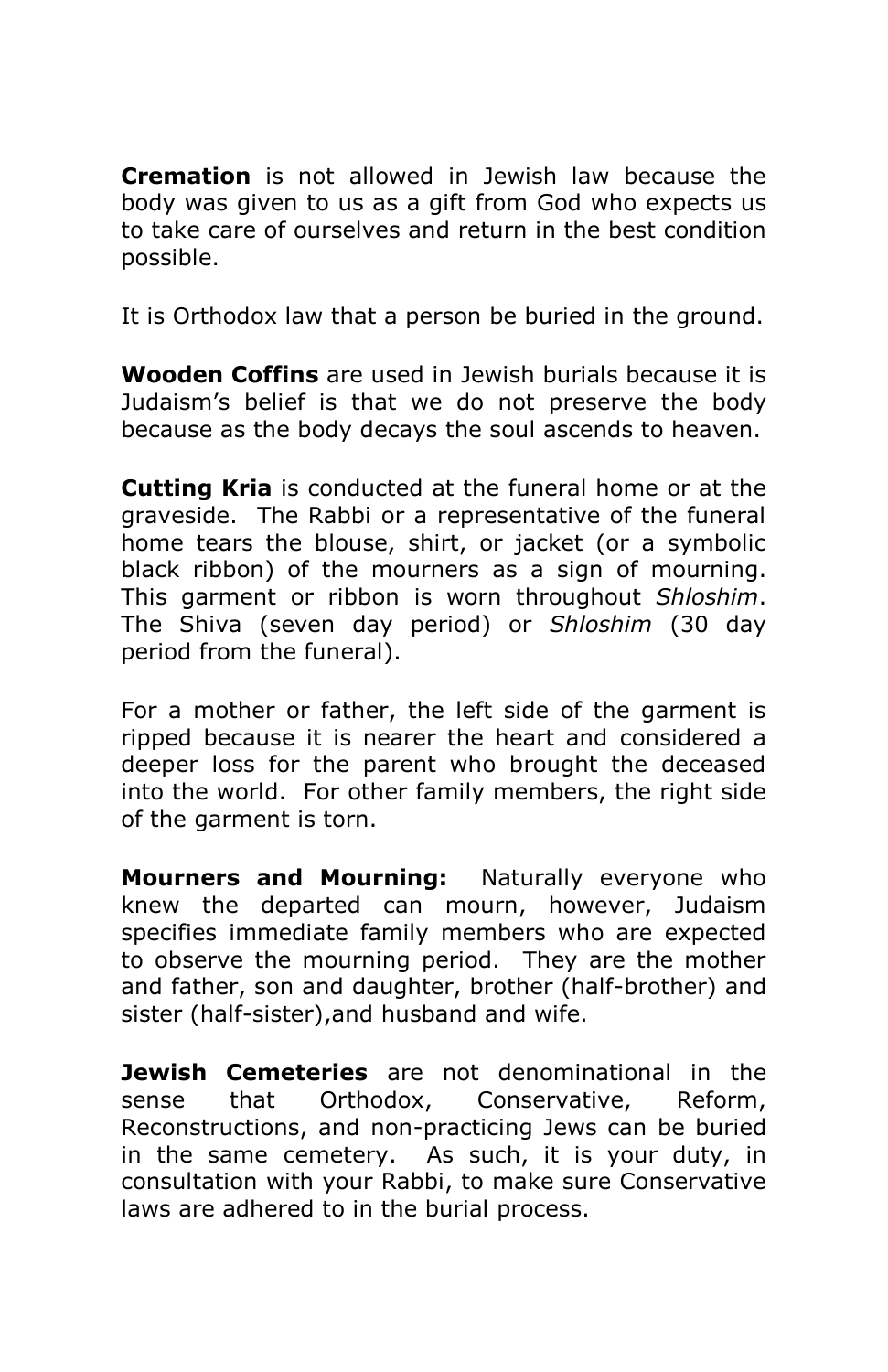**Filling in the grave** is customary at Jewish burials. Under Conservative law Jews must bury Jews. As final show of respect for the departed, family and friends may help fill in the grave. There are many variations of this; however, the most symbolic is tossing 3 shovels of earth on the coffin. Some customs insist the coffin should be covered by earth prior to leaving the gravesite, others believe that the entire grave should be filled in. Contact your family Rabbi for guidance.

Everyone leaving the cemetery after a burial must ceremoniously wash his or her hands 3 times before entering a private home to separate death from life. It is custom that there be a container of water, a cup and towels at the front door of the *Shiva* house so the mourners returning from the burial can wash their hands without disturbing those inside.

**Kaddish** (Holy) is an important and central blessing in every Jewish prayer service. In prayer services several variations of the Kaddish are used functionally as separators between various sections of the [service.](http://en.wikipedia.org/wiki/Jewish_services)

Kaddish is not a prayer about death or mourning. It is an affirmation of life and faith in God. It reaffirms the mourner's relationship with God and God's will on earth.

The term "Kaddish" is often used to refer specifically to "The Mourners' Kaddish" said as part of the mourning rituals in Judaism to show both rememberance for those that have passed on and ones continued devotion to God.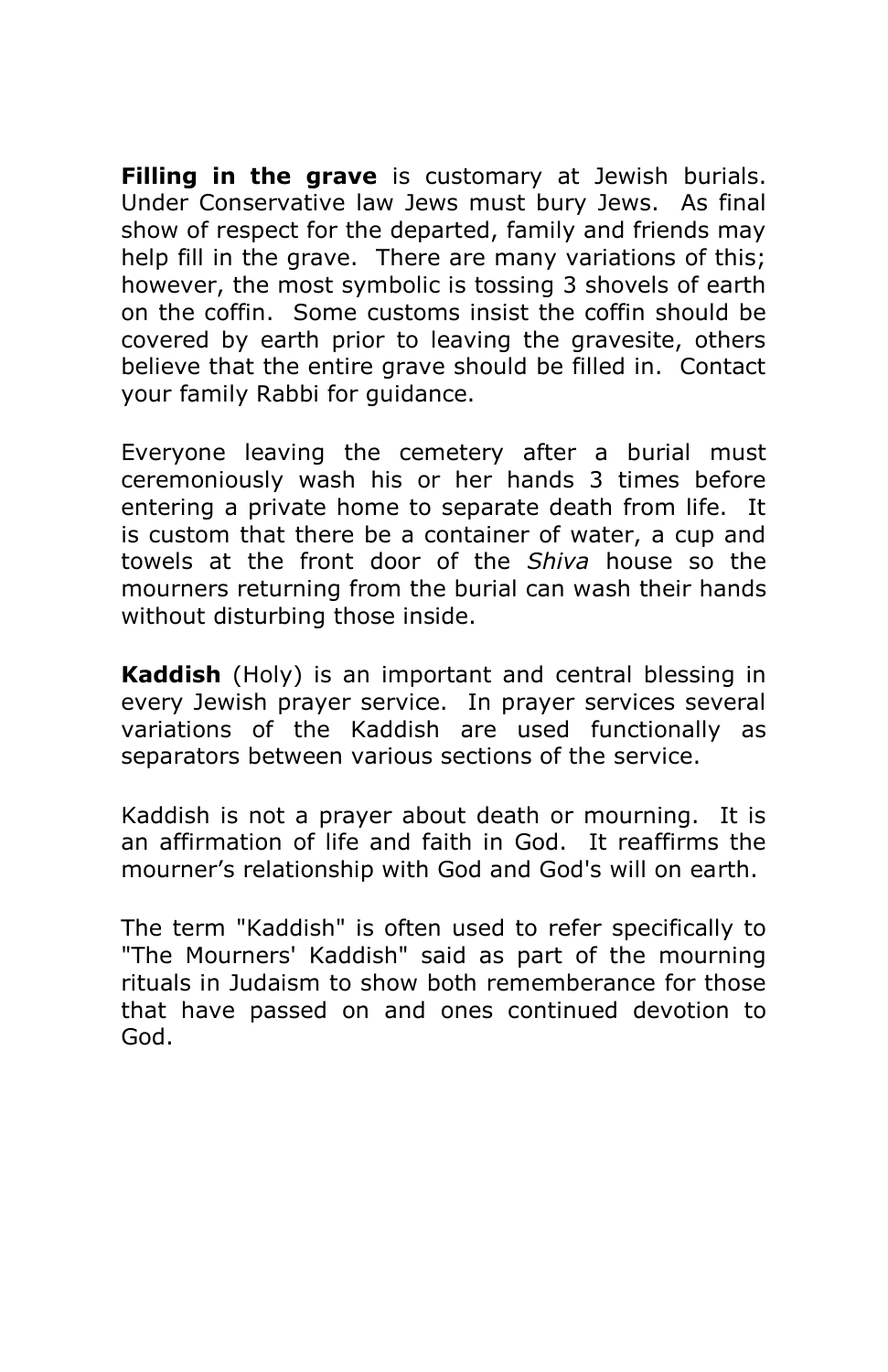Mourners "say Kaddish" for the first time at the burial service and continue to say Kaddish at prayer services in the presences of a **minyan** (a quorum of ten Jews, the age of 13 and over) for eleven (Jewish calendar) months for the loss of a parent and for 30 days (Shloshim) for the loss of any other family member. Both sons and daughters may say Kaddish for a parent.

Jews who have a non-Jewish parent may say Kaddish for that parent and follow the mourning rituals of Shiva and Shloshim.

If there is no one who can say Kaddish for the departed for the full mourning period, it is appropriate to designate someone else to say Kaddish. It is considered a privilege for the departed's soul to have someone say Kaddish.

**Shiva,** the week of mourning, that begins with the burial. During the week of Shiva, family members and friends come to comfort the mourners.

Visiting mourners is an essential part of Shiva. Visitors should console and comfort mourners and be respectful of and attentive to their needs. This includes making sure food or meals are brought to the Shiva home, and if necessary that chores are done, so the mourners may mourn for the departed uninterrupted.

Mourners may not work during the Shiva unless it is absolutely necessary. The term work extends beyond a profession or business, to yard work, housework, and even the preparation of meals.

It is tradition that for the first meal after the funeral, the mourners eat a hard-boiled egg and something round to indicate that life is like an orb or a circle, with no beginning or end, just an endless cycle of life.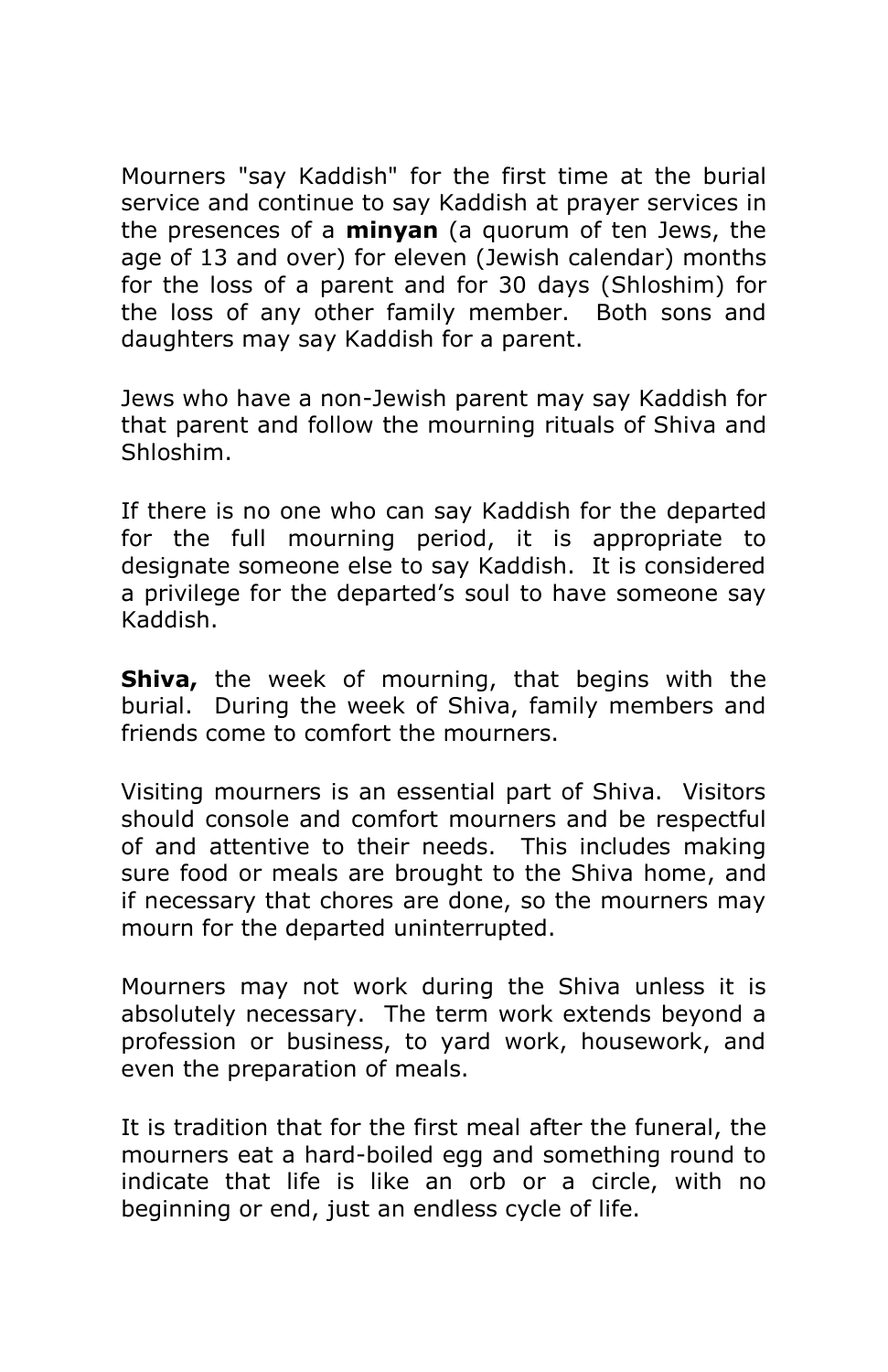It is customary to bring food, you should check if the mourners keep kosher. If they do, either uncut fruit or goods from a kosher bakery or store are appropriate. The food is for the mourners so they do not have to make their own meals during Shiva.

It is also customary that there be a minyan in the Shiva house so that the mourners may say Kaddish in their home. [Temple Emanuel can supply prayer books and leaders for evening prayer services. The leaders may either be temple clergy or volunteers.]

Mourners sit on low stools as a symbol of being "brought low with grief" and should not stand up to greet visitors who have come to Shiva house. All mirrors in the house where the mourners sit Shiva are covered, as mourners are not to be vain. Other customs that maybe followed are the prohibition of wearing leather shoes, using make-up or perfume, shaving, haircuts, bathing, and marital relations.

Shiva is interrupted by the Sabbath, where upon the mourners may dress as usual, go to temple or synagogue and say Kaddish there. Shiva ends on noon of the seventh day, however, the arrival of a Jewish Festival annuls the remainder of Shiva. (Please contact your family Rabbi for guidance if a death occurs on or near a Jewish Holiday.)

It is customary for mourners to take a walk around the block after Shiva as a symbol of their return to their normal world.

**Shloshim** is the 30 days of mourning which includes the Shiva period. Mourners return to their normal routines; however they continue to say Kaddish at services and do not attend weddings, bar/bat-mitzvahs or any event where there is music or dancing.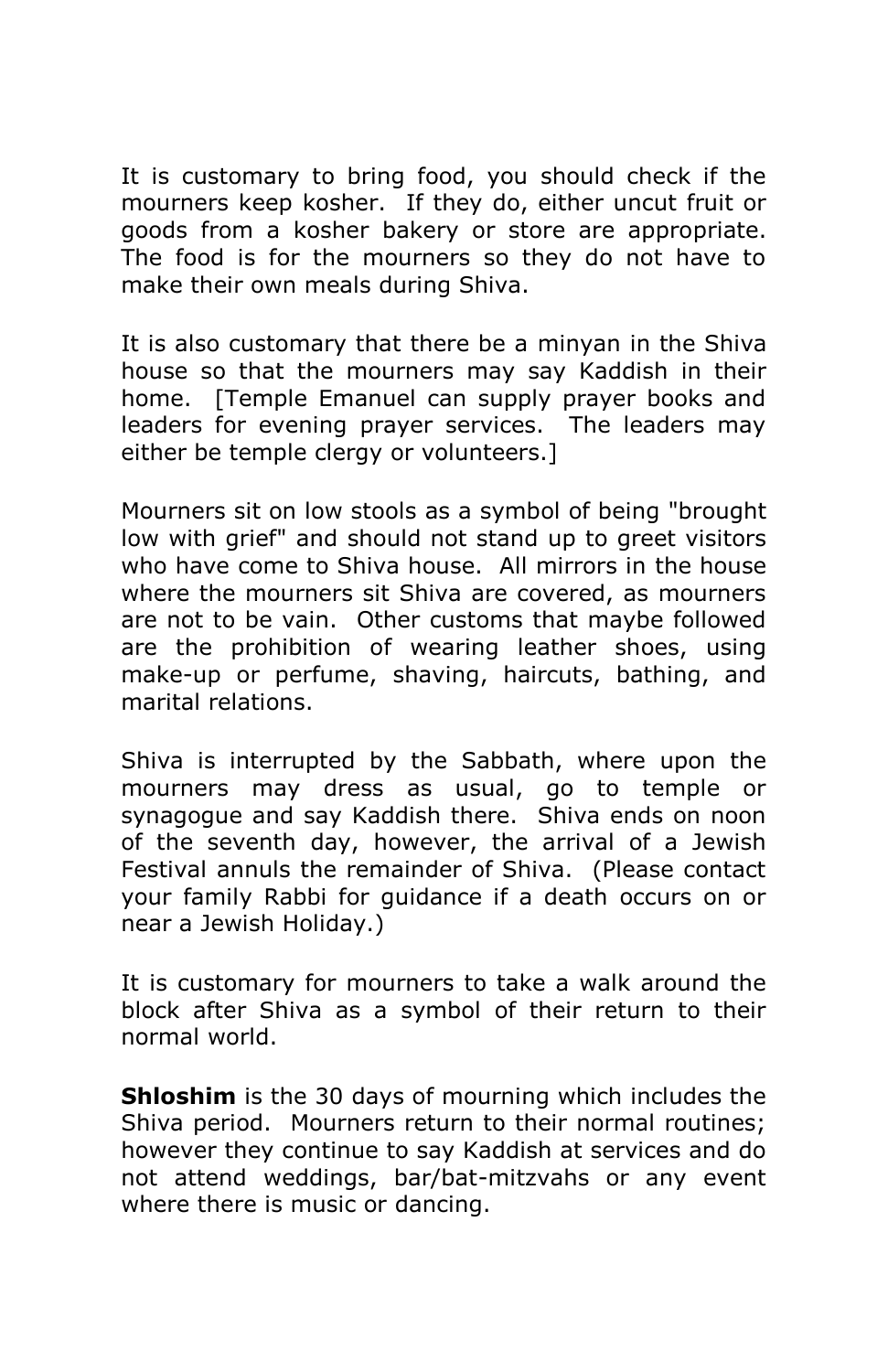That said, there is corollary that you do not postpone a **simcha** (joyous event, specifically a wedding or bar/batmitzvah) because you are in mourning. Consult your family Rabbi about how to address the issues of music and dancing.

**Visiting The Cemetery:** Customs vary; in Israel mourners wait until after Shiva to visit the cemetery for the first time, while outside of Israel, mourners generally wait for the Shloshim (thirty days) or eleven months mourning period to end before visiting the cemetery.

Visitors can bring live flowers although it is the custom to put a pebble or stone on the tombstone. This is a symbol that someone has visited the gravesite to pay respect for the departed.

Customs also vary about the **Tombstone Unveiling** ceremony. In Israel, many people do it after Shloshim, while outside of Israel, it is generally done at the 11th month after the burial and no later the eve of the next High Holidays. Your family Rabbi would be the best person to check with.

Any information can be put on the tombstone. Usual procedure is to place both the English and Hebrew names of the departed on the tombstone with their father's name. Some people may also list the birth date and the date that the person passed away. Jewish people who are Cohanim or Leviim also put symbols such as a pair of hands or a wash basin.

The **El Maleh Rachamin** (God, full of compassion) prayer is recited for the first time at the gravesite and then every year at *Yiskor* services. This prayer asks God to grant the departed eternal rest.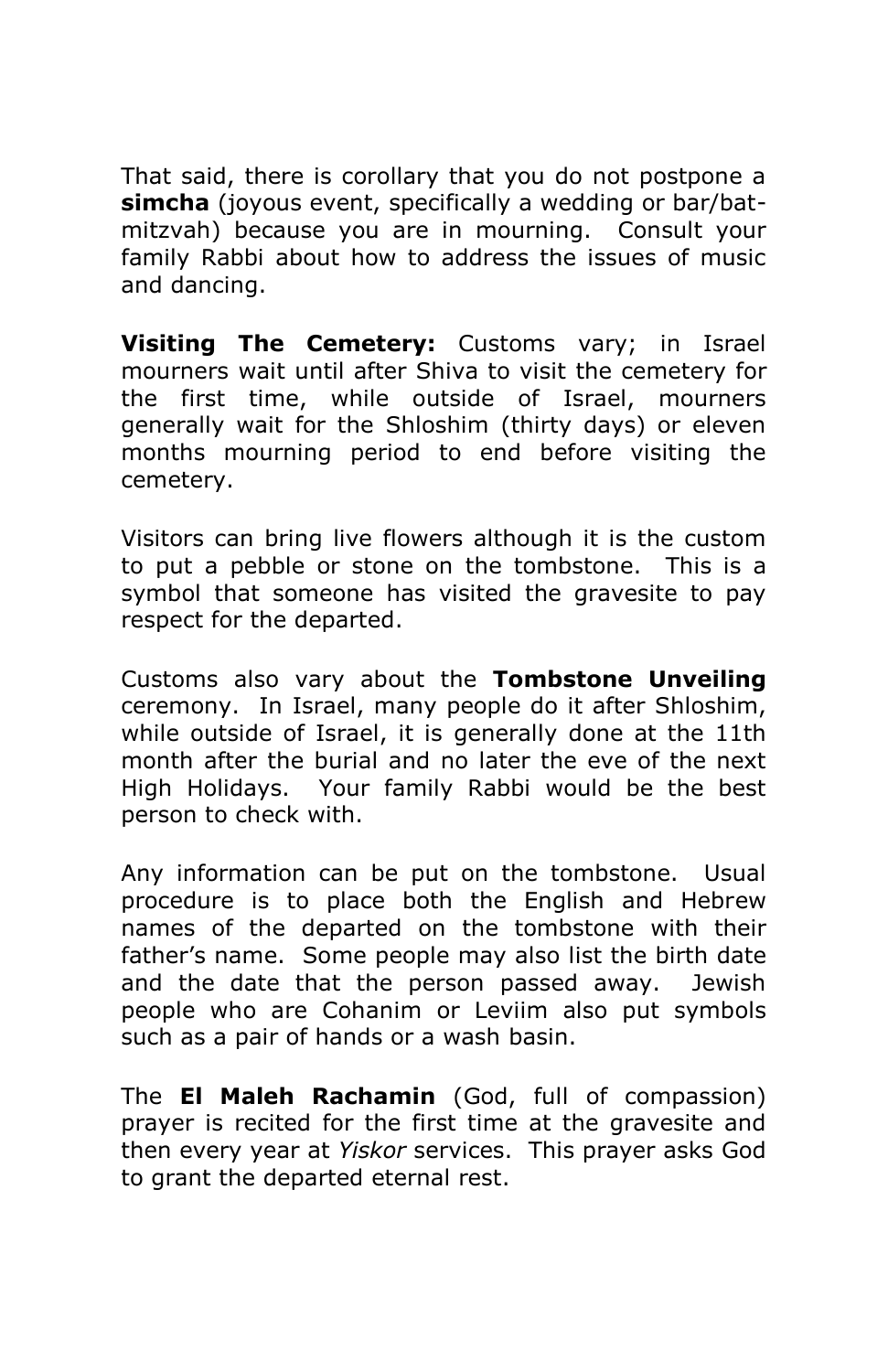**Yarzheit** (anniversary date of passing) is observed on the day the person passed away according to the Jewish calendar. A Yarzheit candle (which last 24 hours) is lit in the home and the Mourners' Kaddish is recited at a local prayer service. [Temple Emanuel can mail you a reminder of Yarzheit. You can also purchase a brass memorial plate to be mounted on our Yarzheit wall. Contact the temple office for details.]

**Yizkor** (remember) is a prayer service in memory of the departed. This service is part of prayer services on Yom Kippur, Shimini Atzeretz, the last day of Passover, and the second day of Shavuot.

[In some communities there is a custom that discourages attending Yizkor services during the first year of mourning. It is the practice at Temple Emanuel for mourners to attending Yizkor services even during their first year of mourning.]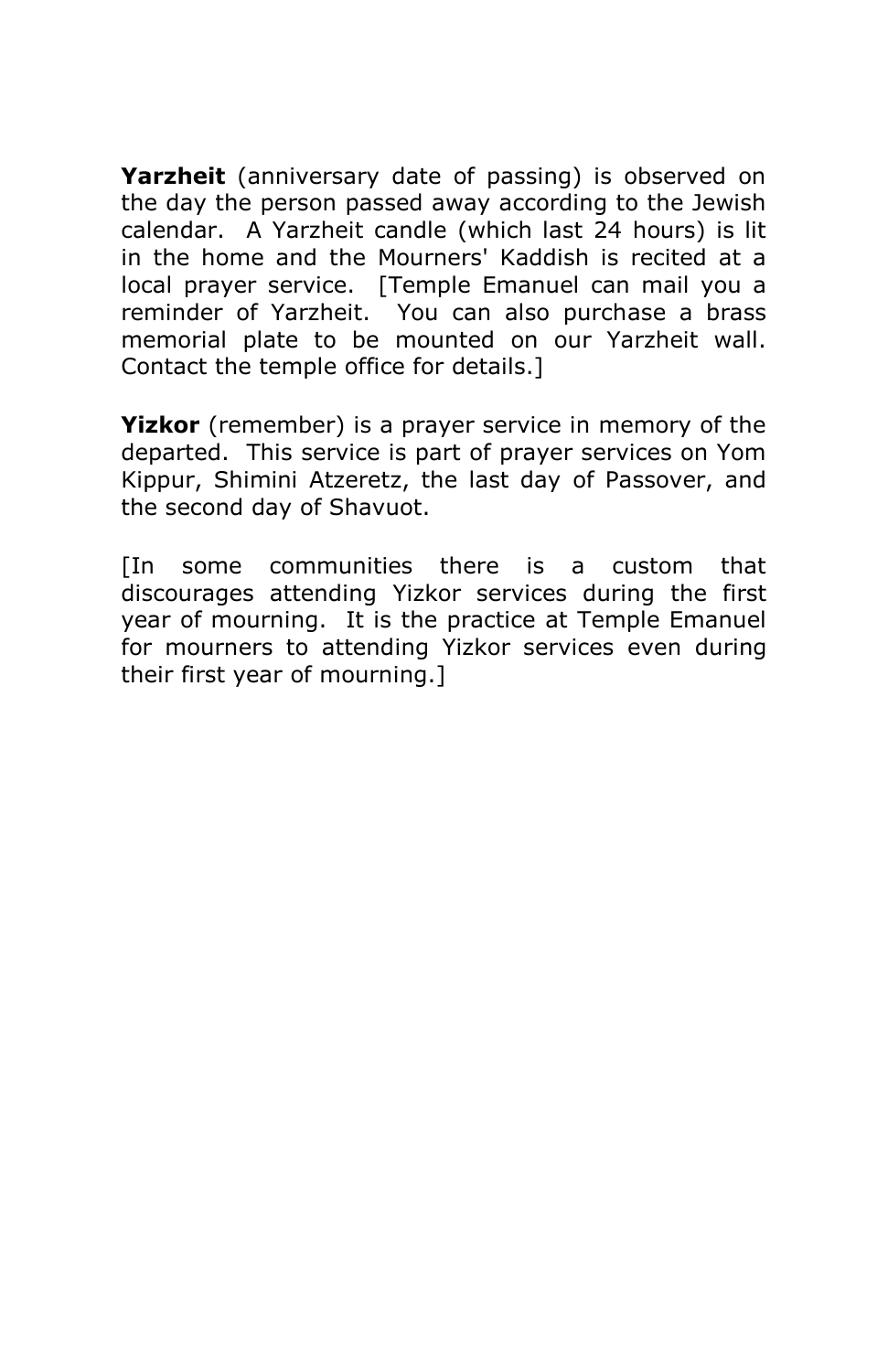# **Books and Websites that may be of additional interest or comfort to you are:**

# **Books:**

[Saying Kaddish: How to Comfort the Dying,](http://www.amazon.com/Saying-Kaddish-Comfort-Dying-Mourn/dp/0805210881) Bury the [Dead, and Mourn as a Jew,](http://www.amazon.com/Saying-Kaddish-Comfort-Dying-Mourn/dp/0805210881) by Anita Diamant

[Mourning & Mitzvah: A Guided Journal for Walking the](http://www.amazon.com/Mourning-Mitzvah-Journal-Walking-Mourners/dp/1580231136)  [Mourner's Path Through Grief to Healing](http://www.amazon.com/Mourning-Mitzvah-Journal-Walking-Mourners/dp/1580231136), by Anne Brener

[A Time to Mourn, a Time to Comfort: A Guide to Jewish](http://www.amazon.com/Time-Mourn-Comfort-Jewish-Bereavement/dp/1580232531)  [Bereavement \(The Art of Jewish Living\),](http://www.amazon.com/Time-Mourn-Comfort-Jewish-Bereavement/dp/1580232531) by Ron Wolfson

[The Jewish Way in Death and Mourning](http://www.amazon.com/Jewish-Way-Death-Mourning/dp/0824604229) (Revised and Expanded Edition), by Maurice Lamm

# **Websites:**

United Synagogue - [Jewish Funeral Practice](http://www.uscj.org/JewishLivingandLearning/Lifecycle/JewishFuneralPractice/)